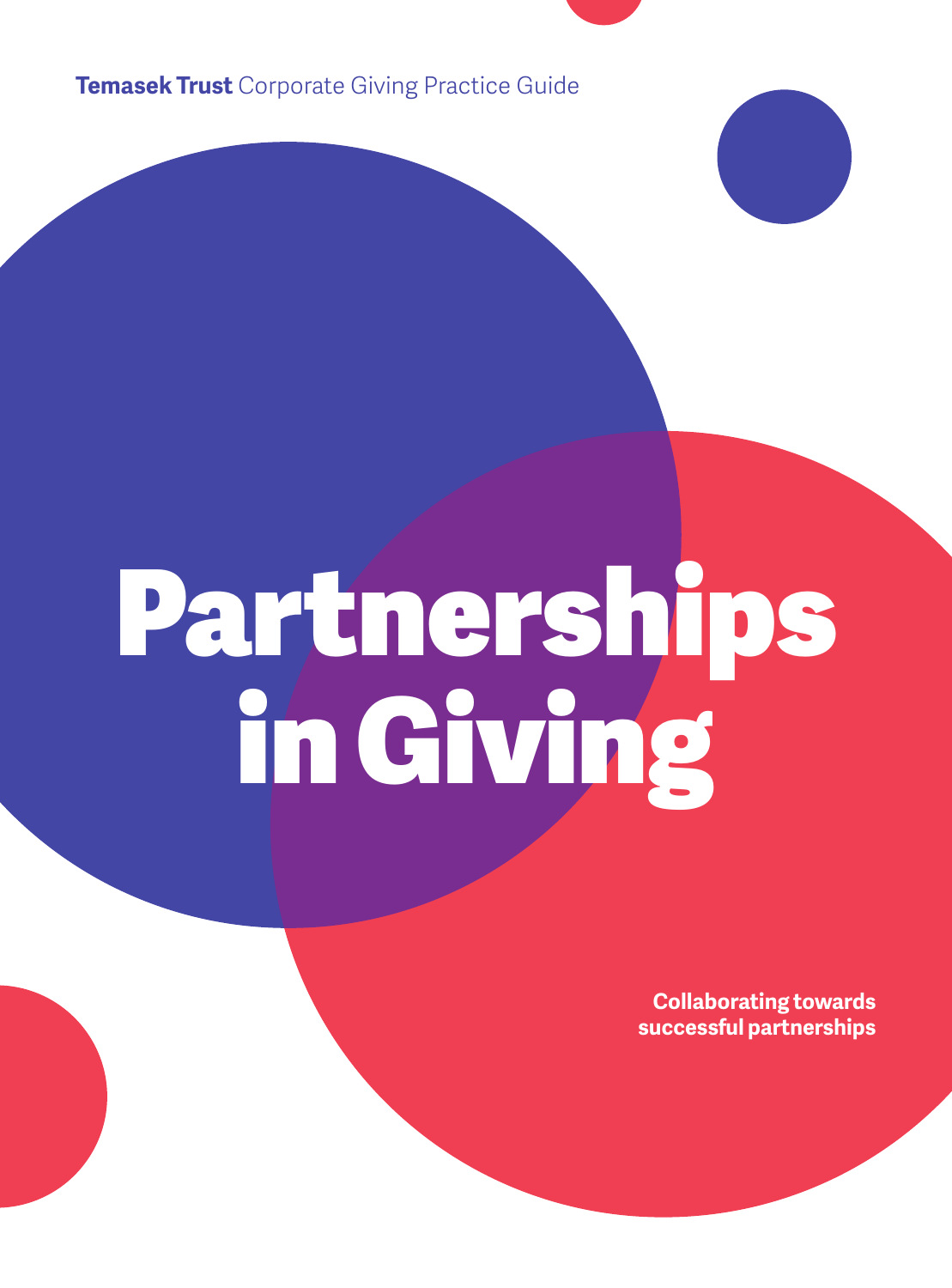#### STEP 2

#### Ge ting to a "Yes"

How do grantmakers and grantees collaborate towards shared objectives and outcomes?

**8**

#### STEP 4

#### Managing When Things Aren't Smooth

What can grantmakers and grantees do when programmes flounder?

**18**



#### **Exploring Partnerships**

How do grantmakers and grantees consider each other?

## Sustaining a

How can grantmakers and grantees make a partnership last?

#### Creating a **Successful Partnership**

What makes for good relationships between grantmakers and grantees?

*Giving Workshops bring grantmaking practitioners together to share good practices of grantmaking. Discussions at the workshops have been incorporated into this series of Practice Guides that can help continue the conversation and inform more grantmakers.*

## The Temasek Trust Corporate **Partnerships**

Most foundations and grantmakers do their work through partners. They need to be aware of the inherent imbalance in the partnership. This guide offers digestible tips on how grantmakers and grantees can navigate together in a balanced and e ffective partnership.

## In a win-win-win partnership, **grantmakers** and **grantees**

collaborate in a respectful and positive environment to create sustainable impact for **beneficiaries** or communities. A win-win-win partnership begins with balance and ends with it.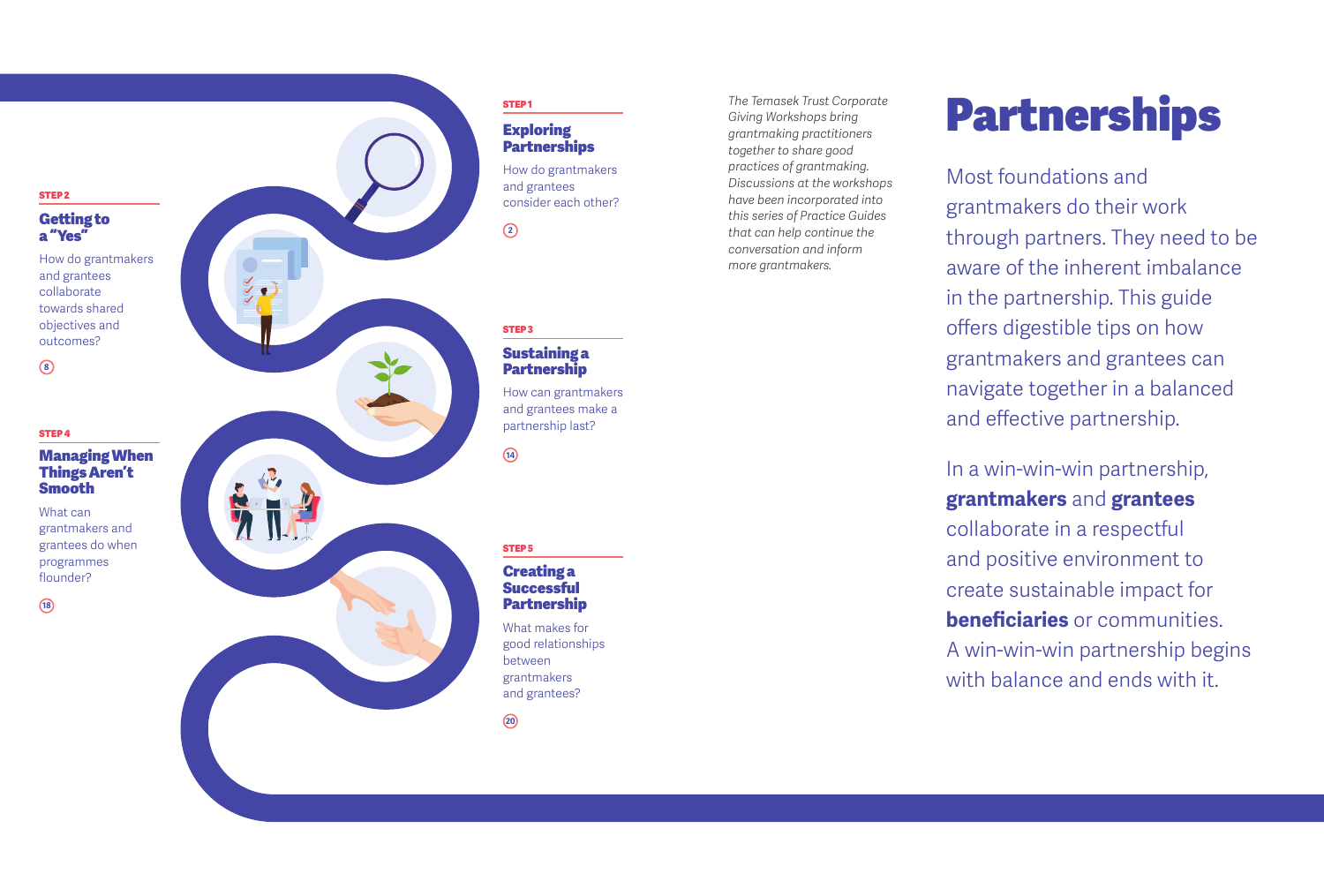# Exploring Partnerships

## **that can make a partnership is a partnership stronger and more effective.** grantees consider each other?

## Considering Partners

**Each partnership is di fferent and dynamic. However, there are important criteria to consider** 

#### **PARTNERSHIPS ARE OFTEN FORMED IN THREE WAYS:**



**1** Grantee seeks out grantmaker with a grant proposal



**2** Grantmaker seeks out grantee with relevant expertise or networks

**3** Grantmaker makes a call for proposals or applications

Grantees usually approach grantmakers to enter into a programme or partnership, but this should not stop grantmakers from initiating!



#### FOR GRANTMAKER AND GRANTEE

### $\mathbf{N}$  1. Credibility

- Is the organisation reliable?
- Is the organisation currently achieving its goals?
- What kind of reputation does the organisation enjoy within its community and beyond?

## $\mathbb{Z}$  2. Capability

- Can the organisation succeed?
- ů Does the organisation have the structures, skills, resources and networks to achieve its goals?
- Has the organisation succeeded in similar endeavours of equal or larger size and scale to the proposed programme?

#### PROGRAMME BEING PROPOSED

#### 3. Importance

- Should it be done?
- Is the programme the best solution for the issue at hand?
- ů Will it make a di fference in the community?

#### 4. Feasibility  $\mathbf{\nabla}$

- ů Can it be done?
- Are the strategy and plan sound?
- Is the budget realistic does it allocate su fficient resources to execute the strategies and the related tasks?

#### **COMPATIBILITY**

#### $\leq$  5. Alignment

- ů Do the values of the grantmaker and grantee align with each other? E.g. Respect for beneficiaries.
- ů Are the aligned objectives good enough to work towards a win-win-win situation?

Adapted from *Grantmaking Basics, A Field Guide for Funders* by the Council of Foundations (www.cof.org).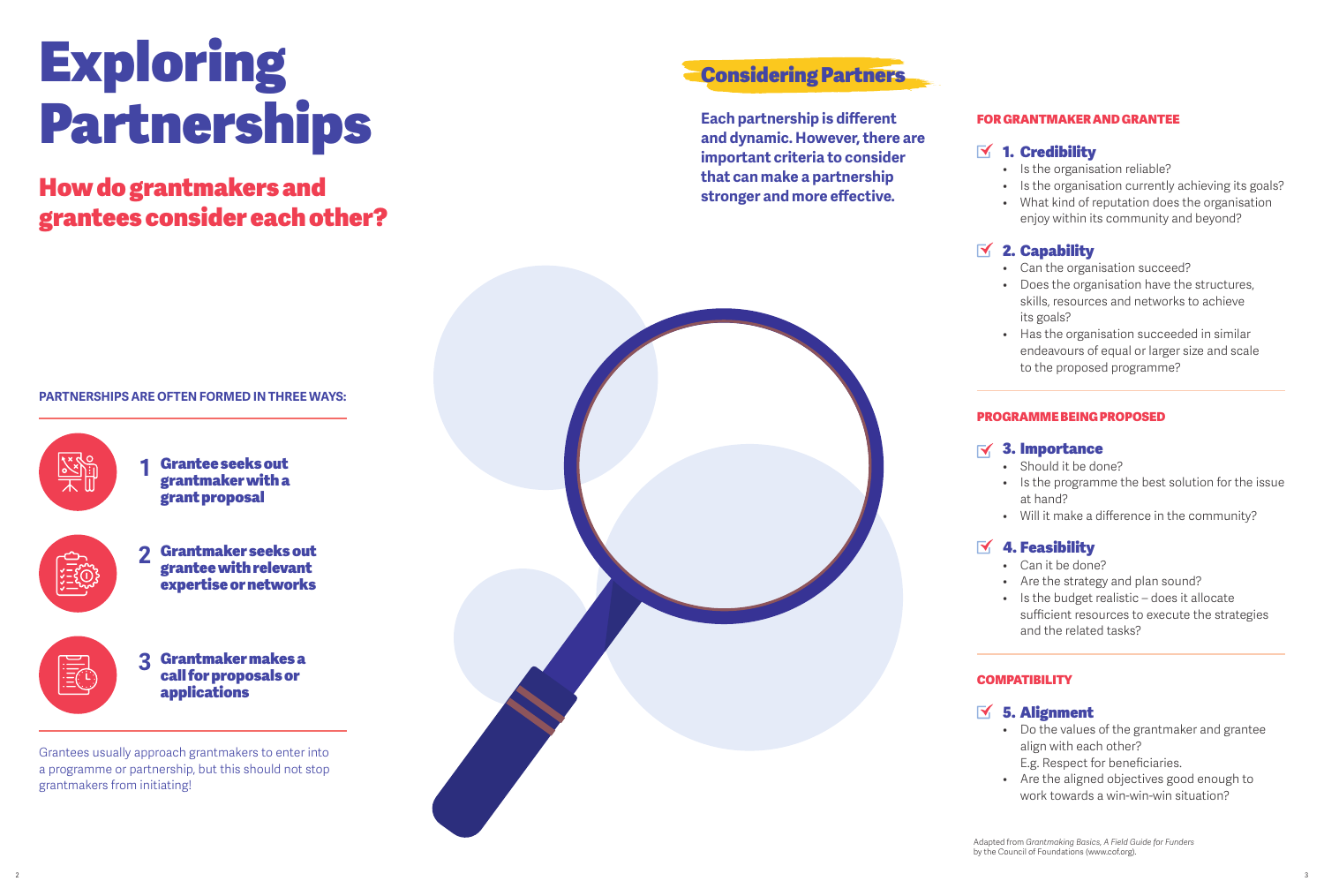In 2014, JurongHealth approached SMRT to work on a mobility park that featured transport vehicles, which could help patients re-integrate into society after hospital care. This initiative is aligned with one of SMRT's three corporate social responsibility pillars: Enabling mobility in society.

The project was highly feasible as SMRT could easily contribute the hardware (vehicles), where only minor, budget-friendly refurbishments were needed for the project. SMRT sponsored the vehicle models and ensured that the details – such as station platform gaps – reflect real-life setings. The park is also complete with safety features such as wheelchair spaces and emergency communication butons, which healthcare workers can highlight to patients.

Meanwhile, JurongHealth provided the space for the mobility park, which is an open garden within the integrated health care hub of Ng Teng Fong General Hospital and Jurong Community Hospital. In fact, the mobility park is right next to Jurong East MRT interchange, so SMRT staff such as engineers and operators have found it easy to volunteer their time there.

SMRT staff have atended training sessions at the park, where they learn to identify patients with dementia and offer the right assistance. For example, in 2017, an Inclusive Service Delivery Programme was developed in partnership with NTUC Learning Hub, Lien Foundation and JurongHealth. In this programme, SMRT service and frontline staff undergo handson training to assist priority passengers such as those with mobility needs.

Today, the partnership continues to see Singapore's first outdoor rehabilitative space help patients, the elderly and those with special needs regain not just their mobility but also their confidence when they return to daily life. The park is open to all, including the public.

#### CASE STUDY CASE STUDY

## SMRT and JurongHealth ST Telemedia and Temasek Polytechnic

#### AN ALIGNED PARTNERSHIP A CONSULTATIVE, COLLABORATIVE PARTNERSHIP

*As shared by Lee Sock Leng, Senior Director, Strategic Relations*

"At ST Telemedia, our purpose is to ignite enduring change – to maximise potential and create lasting stakeholder value. Our CSR focus mirrors this ethos.

We support various social responsibility engagements to bring sustainable positive impact on the community. Nurturing future generations is one of the key themes that guides our community programmes. We believe that education creates a multiplier effect for economic growth and development.

When selecting our educational partners, we consider a number of factors including their track record, support level they offer as well as their flexibility in creating a programme that meets our specific requirements.

We found such a partner in Temasek Polytechnic. They have progressive

initiatives. For example, they were the first tertiary institution to offer full-time courses in big data management and governance. This resonates with our focus on innovation and aligns with our interests as a technology company.

The ST Telemedia Catalyst Award is done in partnership with Temasek Polytechnic. It supports promising students who require financial assistance. This unique award is a hybrid between a scholarship and a bursary with no strings atached – in other words, it's bond-free. We extend internships to these students too, so that they gain practical, real-life working experiences. Through a consultative and collaborative

partnership, ST Telemedia and Temasek Polytechnic ensure that the programme successfully helps students."

## Doing Your Homework

#### Verifying the Partner's Credibility

There are a few ways of making sure that the partner you are considering is a credible organisation:

- ů **Do adequate checks**, such as desktop research or verifying through third-parties.
- ů **Check with regulatory bodies** like the Inland Revenue Authority of Singapore, Commissioner of Charities or Economic Development Board; or intermediaries such as Community Chest or the Community Foundation of Singapore.
- ů **Check the organisation's financial information** and track record with regulators.
- **ů Take into account the leadership capacity** of the organisation.

#### Researching on Communities

It is important for grantmakers and grantees to know the community that they are helping to achieve maximum social impact.

There are two main ways of researching on a community:

- **ů Primary research** Conduct surveys, walk the ground and speak directly with the community (such as leaders, residents and store owners) and the potential beneficiaries.
- **ů Secondary research**
	- a. Find out what others have said about the community and their needs.
	- b. Talk to other grantmakers and other organisations who work in the same space, such as service providers.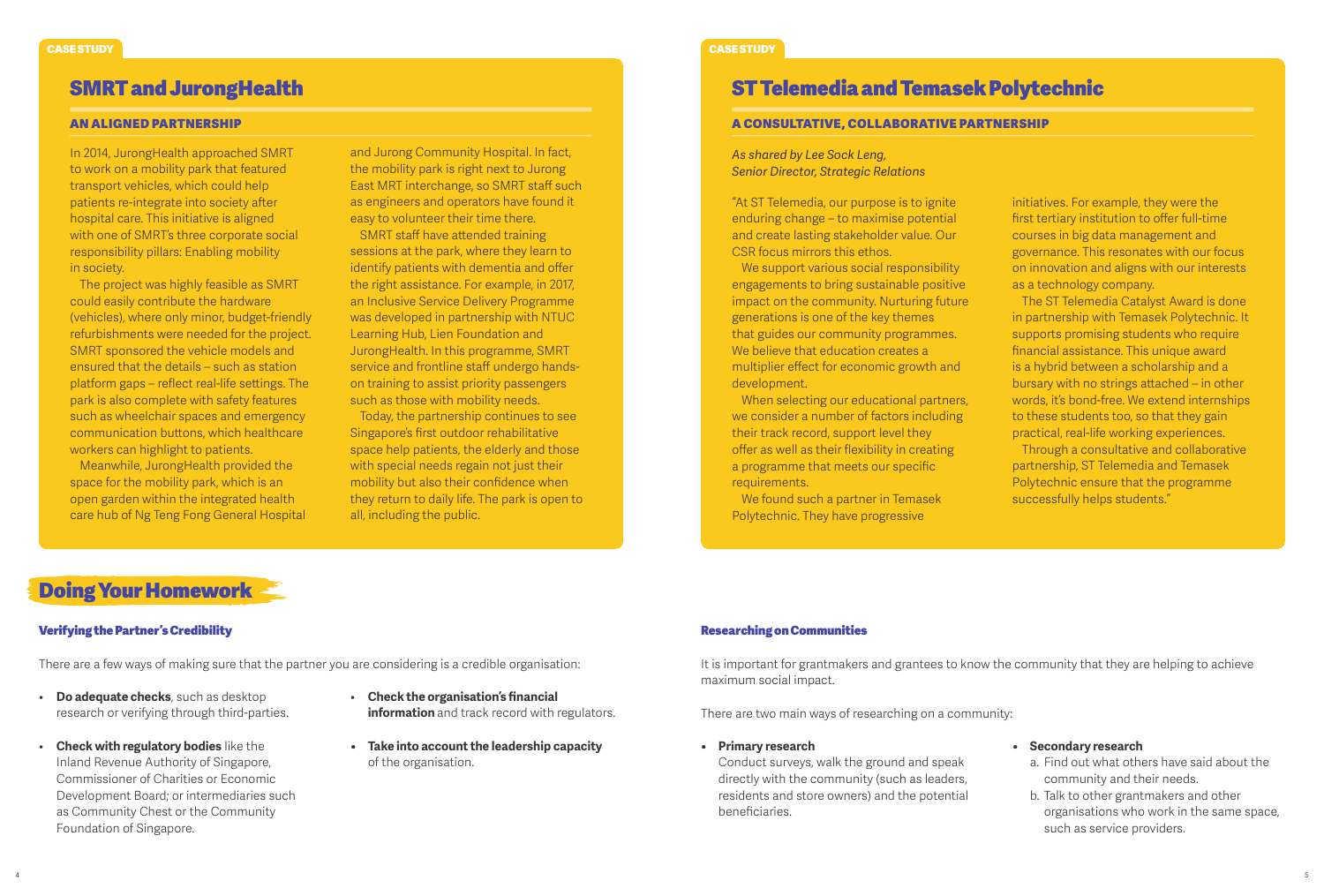

**It is never easy to say "no", but to do so is a good opportunity for a grantmaker to educate others on what it is about and establish its brand.**

**In fact, there are many ways to say "no" respectfully, responsibly and constructively:**

> **Say "no" with constructive feedback**



#### CASE STUDY

### Sembcorp

#### KNOW YOUR GOALS, KNOW WHEN TO SAY "NO"

Sembcorp's Community Investment Policy comprises a framework that directs their plans and efforts. It also forms the basis of how they choose partnerships.

The organisation says "no" respectfully to potential partnerships for three key reasons:

- **1. When there is a misalignment with the organisation's Community Investment Policy.**  For example, Sembcorp does not partner with religious organisations whose main aim is to propogate a particular faith or belief.
- **2. When there is a misalignment with the**

**organisation's focus areas.** Sembcorp's Community Investment programmes are targeted to support five of the United Nations' Sustainable Development Goals (SDGs); so, the potential partnership has to focus on any of the five SDGs. The programmes also need to show strategic alignment with their business objectives.

**3. When the funding required for the programme exceeds the budget that Sembcorp has set aside for a particular focus area.** In this case, Sembcorp would offer a lower quantum, give in-kind or volunteer their expertise.

In short, Sembcorp aims to stay very focused and thus, strategic, in their giving. They say "yes" if the partnership aligns with their Community Investment Policy.



#### **Partnerships are two-way relationships. It is important to listen to and understand partners.**

By getting into a purposeful conversation, both grantmaker and grantee will better understand each other – this is an important ingredient to developing a meaningful and sustainable collaboration.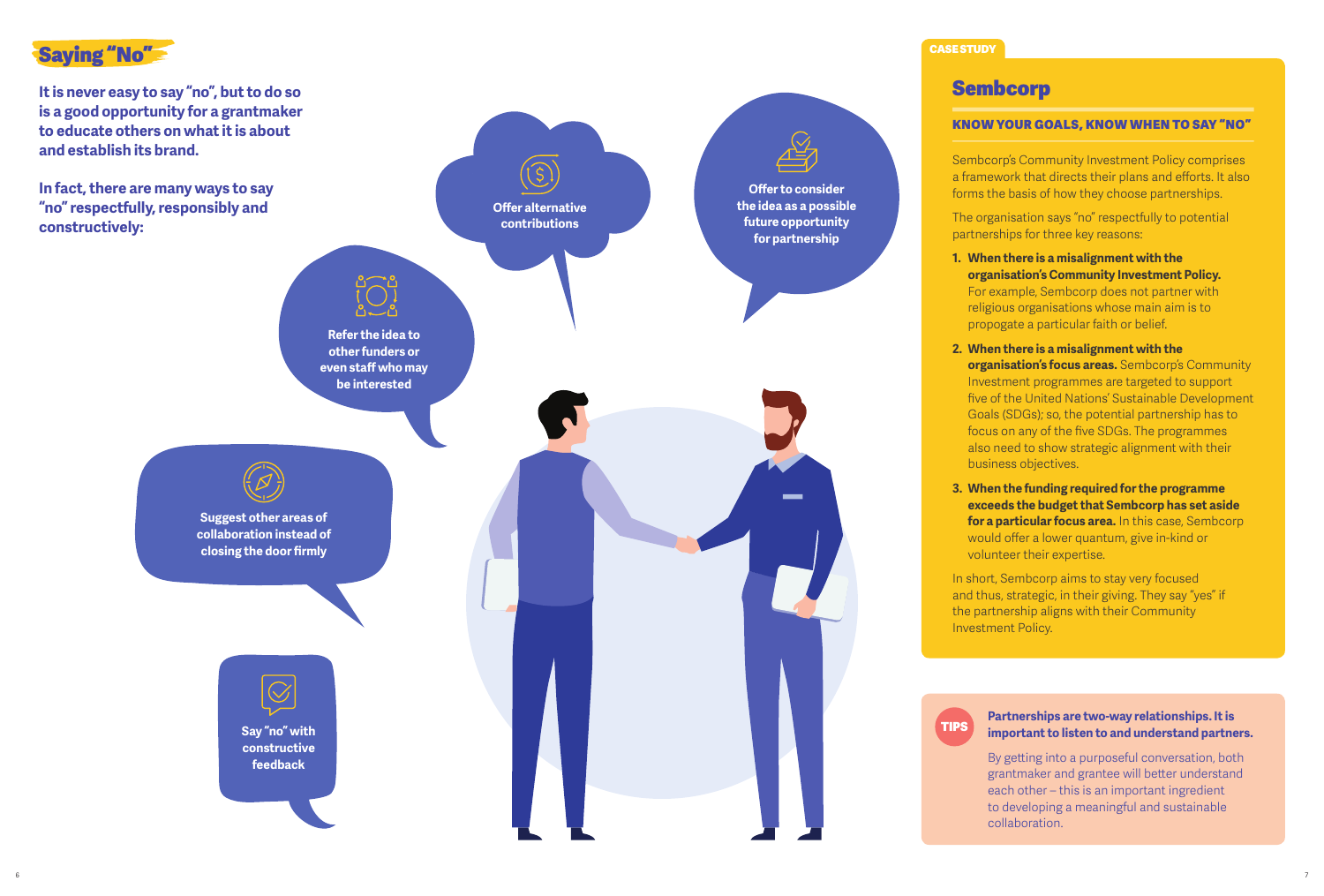# Getting to a "Yes"

## How do grantmakers and grantees collaborate towards shared outcomes?



Begin negotiations with a win-win-win approach, where everyone – grantmakers, grantees and beneficiaries (or communities) – can gain.

**The 4Ws and 1H tip sheet here lists considerations for an effective negotiation process.**

## 4Ws and 1H: Tips for Negotiating Expectations

## **Why enter this partnership?**

**Be clear about everyone's needs**

- The partnership is meant to address the needs of a selected community. Clarify these needs and the expected outcomes.
- ů Essentially, there are three sets of needs in a partnership:
	- Beneficiaries' or communities' needs
	- Grantee's needs

#### **Be mindful of balancing needs**

- During negotiations, see how everyone's needs can be met with the resources at hand.
- ů Be sure that there is no mission creep, where the programme expands beyond the mandate of the partnership and partners, making it unsustainable.

#### **Be realistic about outcomes**

• Be reasonable about the immediate. medium-term and longer-term outcomes that are expected in the partnership and discuss possible interventions.



## **Singtel**

#### THE RIGHT PARTNER MAKES ALL THE DIFFERENCE

#### *Q&A with Chia Boon Chong, Director, Group Sustainability*

Singtel and SG Enable launched the Enabling Innovation Centre in 2015. Located at 141 Redhill Road, Singapore, the Centre expands employment opportunities for persons with disabilities by tapping technology and equipping them with new skills.

#### **Q: Could you describe the discussion process with SG Enable before the partnership was sealed?**

Initial discussions started with a common understanding that many persons with disabilities have employable skills but are unemployed. We shared the common goal of enhancing disability employment, and were prepared to co-develop innovative solutions and approaches that didn't exist at that point in time.

The question, "What will really work on the ground?" continues to drive our partnership. We are frank and open in our discussions, and that helps us understand each other better.

#### **Q: Why did Singtel enter this partnership and programme?**

Since 2002, we have been supporting the education of young persons with special needs. Supporting their subsequent transition to meaningful and sustainable employment was a natural extension of our efforts in this space, at a time when corporate support and funding for this transition was still nascent. We are happy to take our support to a new level, as we're constantly looking to widen our impact in the community – especially in innovative ways.

#### **Q: What is Singtel's role in the partnership?**

We want to be a strategic partner in such initiatives. It's important in any partnership and community programme that we look to add value beyond providing funding and contribute towards better outcomes and social impact.

In the case of the Singtel Enabling Innovation Centre, we offer expertise in call centre operations. Persons with disabilities are trained in call centre and IT skills, which are valued by businesses. We also developed a showcase of global assistive technologies with SG Enable and run an innovation hub to support new ideas that empower lives.

In recent times, we have expanded our partnership with SG Enable by mobilising other corporates through the Singapore Business Network on DisAbility (SBNoD), which Singtel is a founding member of.

#### **Q: Could you share some tips on having a balanced and successful partnership?**

Both Singtel and SG Enable take a long-term view in investing quality time and effort into the collaboration, and share the common objective of helping persons with disabilities lead more independent lives and enhance their employability.

There is no lack of funders in Singapore. What makes for a truly outstanding collaboration and magic to happen is finding the right win-win partnership, where the partners' vision is aligned and they are passionate about creating impact in the community.

Between Singtel and SG Enable, there is trust, regular communication and engagement, cross-sharing of strategy, and complementary capabilities. The willingness to constantly take our relationship further and try new things has enabled both of us to grow and evolve together.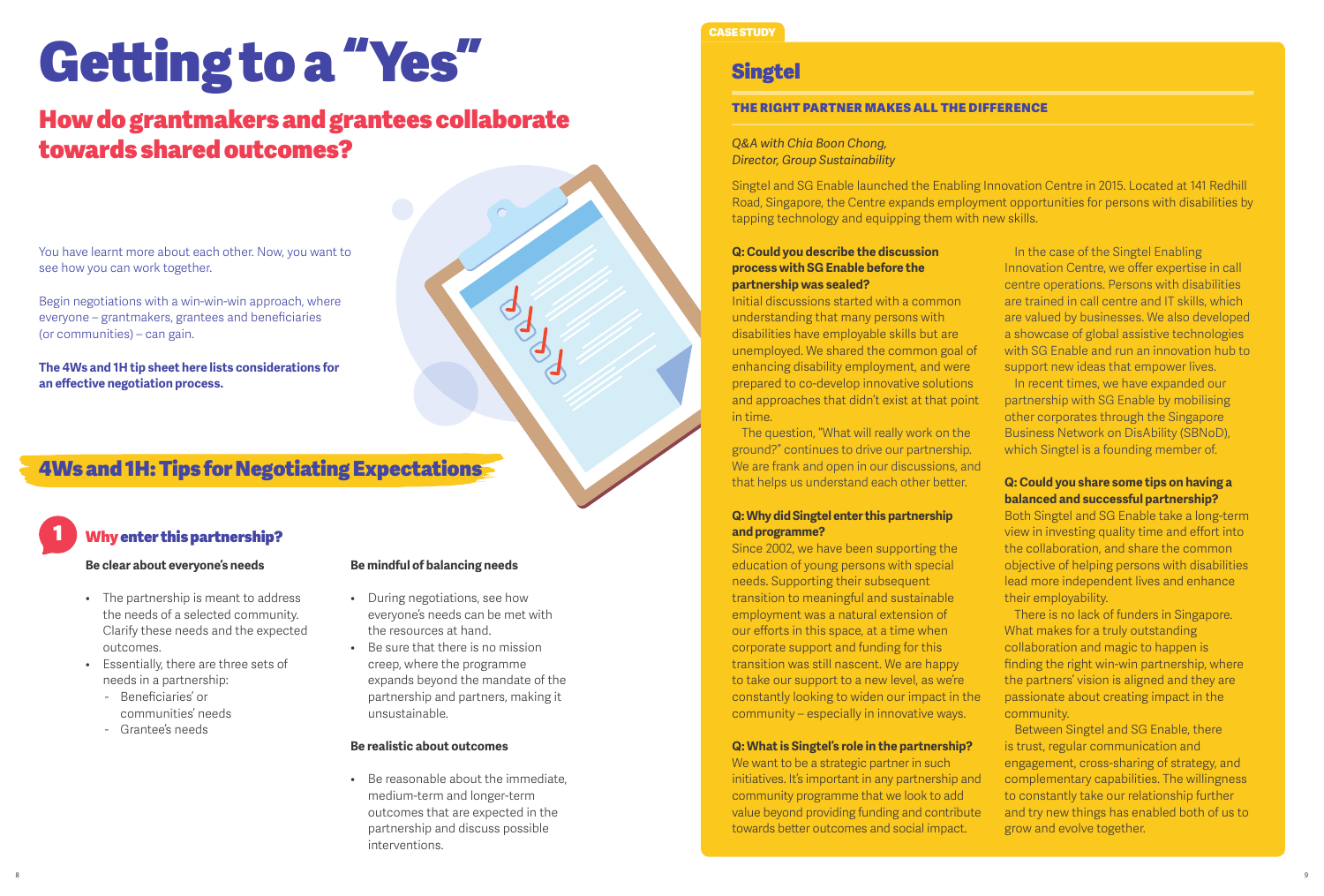## What are the expectations?

Listen deeply and allow for a two-way conversation to understand each other's perspectives and gain trust.

Acknowledge that grantees can offer much in the discussion and in co-designing programmes. Also consider cultural contexts such as local customs, practices and preferences in the conversations and solutions.

Some important expectations to set together are:

- **ů Roles, responsibilities and resource-sharing**
	- How much funding and other resources can each party contribute?
	- Can grantmakers offer non-programme support such as administrative assistance or financing the operational costs of the programme?

#### **ů Outcomes, milestones and deliverables**

- Get clarity on outcomes, outputs, targets and qualitative and quantitative feedback while watching out for the legal and financial requirements.
- Consider how the partnership can bear fruitful outcomes that sustain beyond the programme.

#### **ů Feedback and visits**

- When and how should reporting and feedback be done?
- When should on-site visits to the programmes be made?
- When and how should visits and meetings with beneficiaries be carried out?

#### **ů Brand-building**

- How should publicity and media exposure of the partnership and the programme be managed?
- How should other key stakeholders – such as other grantmakers, service providers, etc. – be a part of the brand-building?

#### ů **Exit strategy**

- How should the programme and partnership conclude?



### Who should be involved in these discussions?

Speaking with different parties is an eye-opening experience filled with insights that can sharpen the programme in the partnership. Important parties to connect with when discussing a potential programme are:

#### ů **Leaders**

Get their feedback early. Encourage them to discuss candidly about what they expect.

- ů **Decision-makers** Decision-makers help align the vision and outcomes.
- ů **Operational personnel** They ensure that the programme and process are feasible.
- ů **Beneficiaries** They offer good first-hand information on what is really needed.

#### CASE STUDY

## SP Group

#### IMPORTANT TO CONNECT WITH PARTNERS ON THE GROUND

#### *As shared by Amelia Champion, Head, Corporate Affairs*

"Our experience shows that when we collaborate with partners, it's not only important to have the understanding and buy-in of the decision-makers and leaders, but of all who will be involved in operationalising the programme.

They could be the operations team and volunteer coordinators of social service organisations. The rationale of the programme and their roles must be explained clearly to them.

For example, if we want to help senior citizens from an activity centre, we may start discussions with programme developers at the headquarters. The operations team at the activity centre itself would have valuable input on the kinds of activities that the

seniors find engaging and beneficial. If we're rolling out an initiative for public benefit, we must brief the staff of partner organisations who work on the ground about the programme and how it will be implemented. We should also ensure there are sufficient resources for addressing public queries or managing possible issues, so that the ground staff are well equipped to represent the programme well.

Partners on the ground offer constructive insight on implementation – such as how to communicate effectively with beneficiaries, and how to achieve optimal logistics arrangements and resourcing. Often, they are the key touch-point for well-meaning programmes."

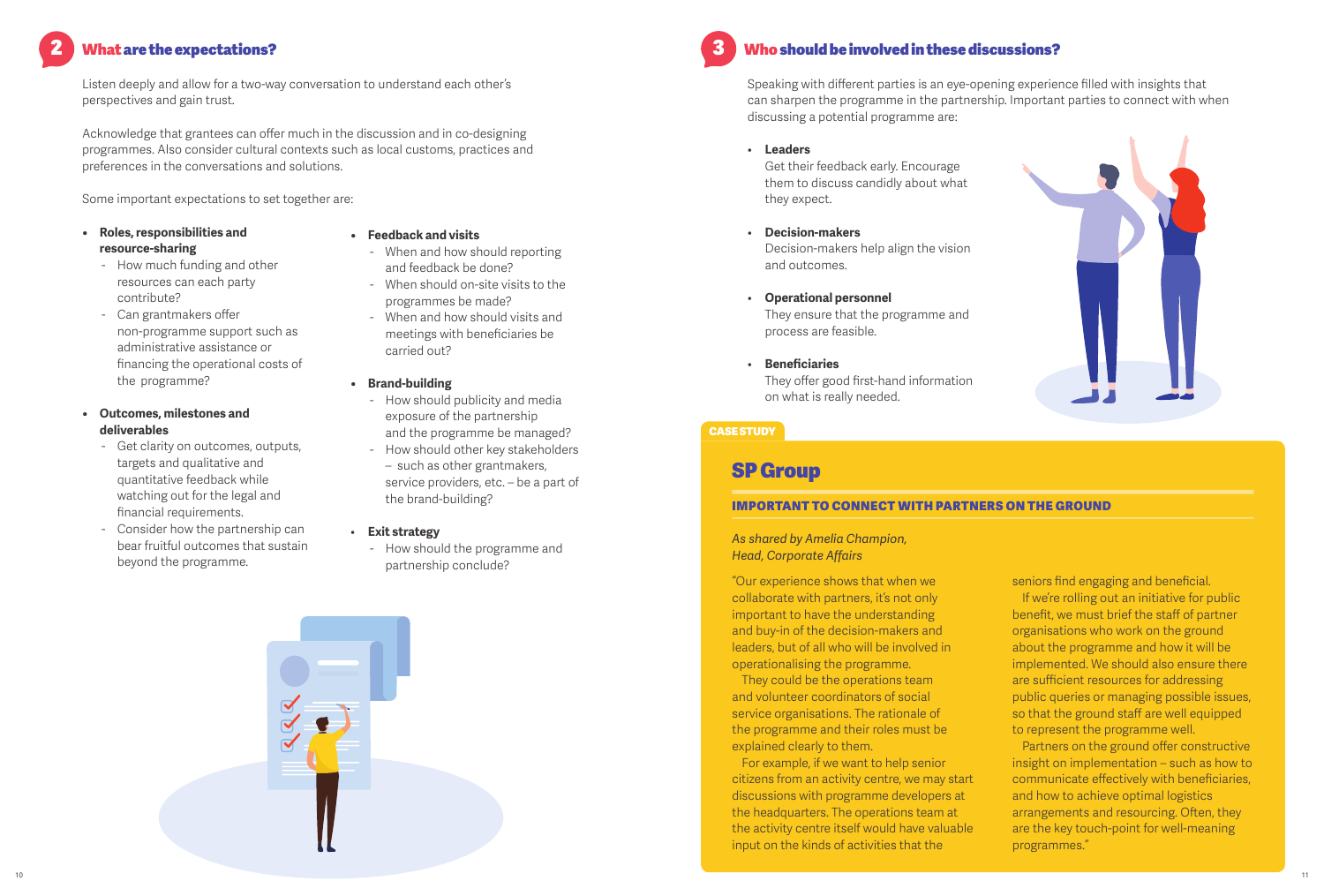#### 4 When should these expectations be discussed?

#### **New partnerships**

- Start by strategising with whom to broach the discussion and how; involve partners early in the conversation.
- Pace the discussion by negotiating the big picture and key expectations first, instead of jumping into a laundry list of details.

#### **Familiar partners or renewing a programme**

- The right time to re-negotiate expectations would be the period before sealing the partnership.
- Ongoing communication is the best way to understand changing expectations.

#### 5 Howcan the partnership be sealed with the expectations that have been established together?

- After grantmaker and grantee have worked out and agreed on a set of expectations, they can put things down on paper.
- A written agreement is not the only way to seal a partnership, but it is a good practice to have.
- The agreement is not meant to tie any party down to a set of legally-binding terms. Rather, it is meant to provide clarity in the partnership.
- ů Agreements can also state regulatory requirements (such as the Charities Act) and highlight good practices in financial governance. To protect all partners, the agreement may consider indemnification in case any party ends up in a scandal.

#### **CASE STUDY**

### DBS Foundation

#### AGREEMENTS = TRANSPARENT RELATIONSHIPS

DBS Foundation supports various social enterprises in Asia with grant funding and business opportunities. These partnerships with social enterprises are made official with agreements, which are communicated and discussed, and then signed.

The agreement is meant to encourage transparency in the partnership by puting everyone on the same page. For example, it states in clear terms the grant amount, intended outcomes, milestones, relevant timelines and metrics.

At each milestone, DBS Foundation and the social enterprises reflect on what has been done. They also consider external circumstances that may affect outcomes. Then, they review their next milestones and outcomes – these are adjusted in the agreement after getting the necessary approvals.

Thus, while the essence of the agreement remains unchanged, other elements are flexible. Ultimately, the agreement is meant to help – rather than hinder – partners.

## Having an Exit Strategy

**Grantmakers and grantees may wish to discuss how the partnership can come to a completion afer outcomes are met or a timeline is fulfilled.**

**Here are some key steps on planning an exit strategy if the programme is new or based on legacy funding:**





#### **The key principles of an effective partnership are:**

- ů Clear communication with a consistent message
- A win-win-win mentality
- Having a sense of togetherness, such as engaging and learning with each other
- ů Co-designing solutions and co-investing in sustained results rather than simply offering a cheque – this encourages co-ownership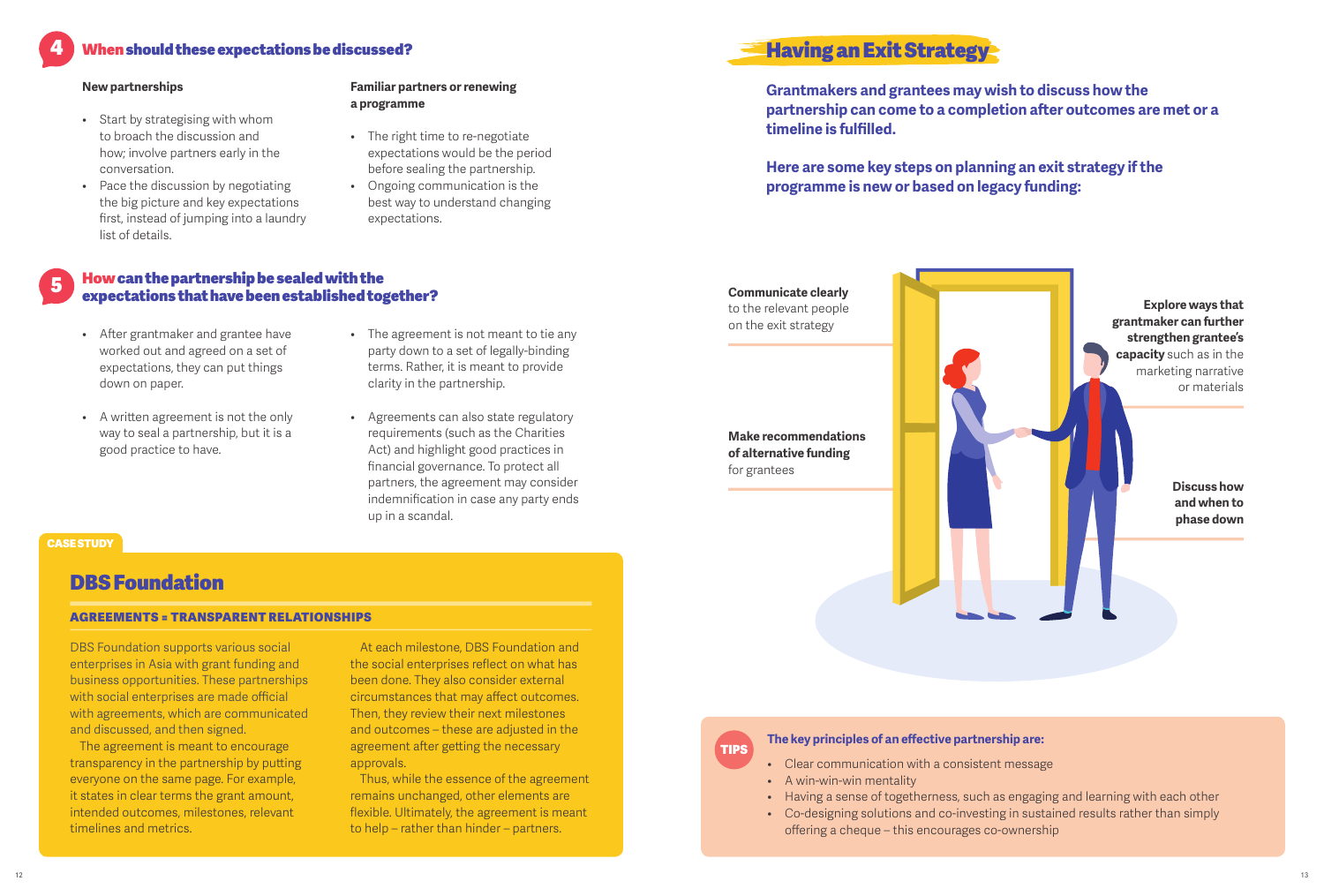# Sustaining a Partnership

## How can grantmakers and grantees make a partnership last?



The real work of a partnership begins after the expectations are set and the plans are made. It is important for both grantmaker and grantee to understand and encourage each other during the course of the programme.

**Here are four tips on maintaining a positive partnership.**

## Empower Each Other for the Long-Run

Being a good partner is truly an art and a science. The key is to stay engaged and give breathing space. Constantly finding this balance makes a partnership healthy and dynamic.

#### **BALANCE CAN BE ACHIEVED BY:**



## Cheer Each Other on

Running a programme effectively means ensuring that the milestones set have been met as much as possible. Two tips for the marathon:

ů **Develop a habit of good reporting**

When done on a regular basis or at appropriate intervals, good reports come in handy to evaluate how effective the programme is.

ů **Create a positive environment**

Each time the partnership achieves a milestone, celebrate! If a milestone can't be reached, guide each other towards improvement.

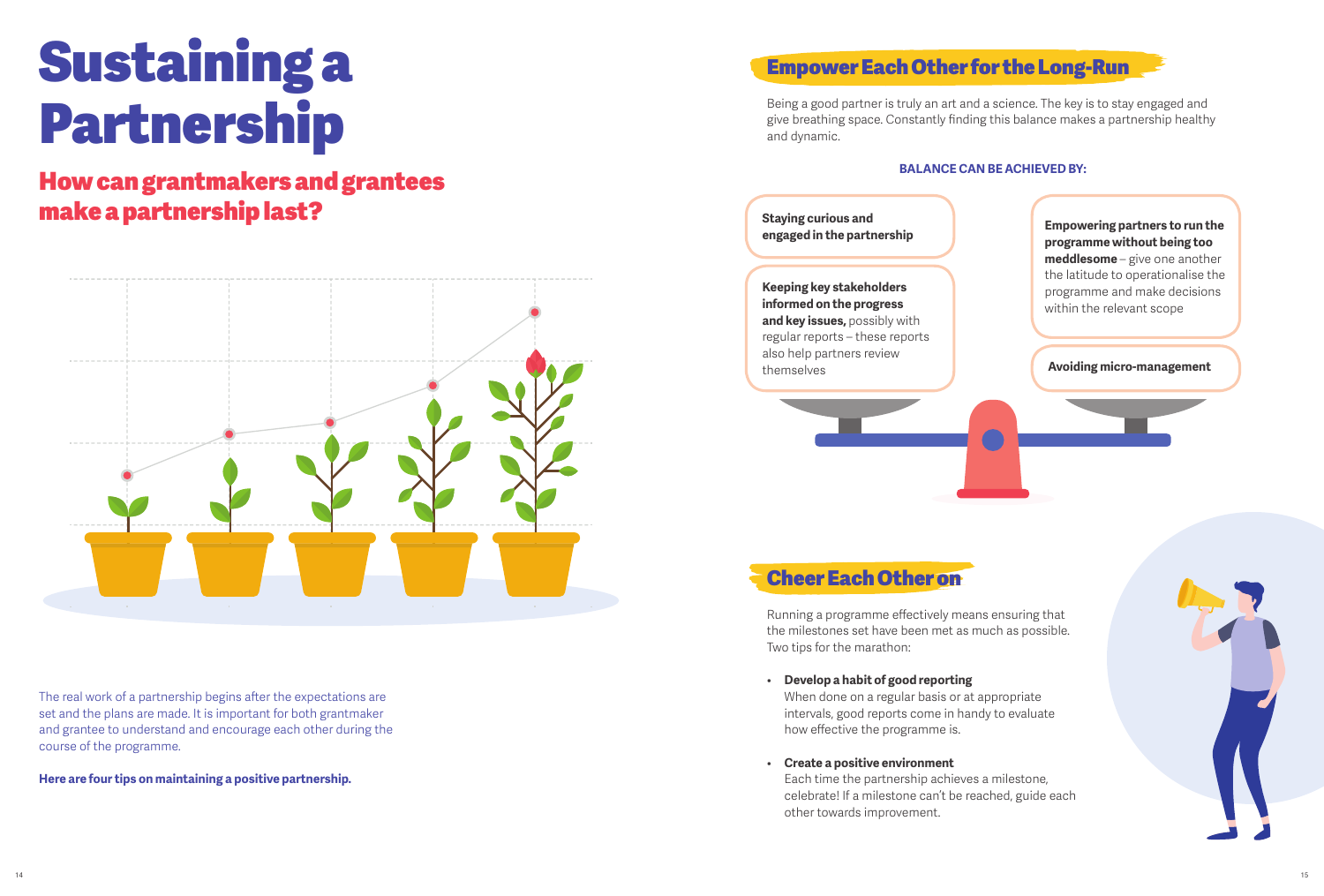

These useful questions help grantmakers and grantees assess the sustainability of a partnership. They also demonstrate care and concern for a partner.

- $\overline{\mathbf{1}}$ . Do we need to adjust the terms and conditions?
- $\overline{\phantom{a}}$  2. How, when and who do we communicate changes to?
- $\overline{\phantom{a}}$  3. Are we getting correct inputs from the relevant parties, including practitioners, decision-makers and beneficiaries?
- $\overline{\mathsf{M}}$  4. Are our internal processes enabling and supportive of our partners?
- $\overline{\phantom{a}}$  5. Do we avoid causing work or unnecessary pressure on any partner?
- $\overline{\phantom{a}}$  6. Have we clearly communicated set times for reports and review discussions?

## Make the Partnership a Learning Experience

Each programme is a planned solution to a TRUST AND UNDERSTANDING community need. So, it is really an experiment of sorts that everyone can learn from. Here are three ways to nurture the partnership into a greater learning environment.

- ů **Create a safe environment** Grantmakers can create a safe environment for grantees by encouraging them to be candid and open when discussing pain points. Frequent communication to talk about challenges and helping to solve them will encourage a more transparent partnership.
- ů **Take healthy risks together** Partnerships need to be dynamic. Both grantmaker and grantee must stay updated on the latest developments to innovate and ensure that the funding focus is relevant to society. Partners should work together to push boundaries.
- ů **Share resources as much as possible** There are many creative ways to put current resources to good use. For example, grantmakers can offer their expertise in niche areas and even equip grantees in managing volunteers or other grantmakers.



#### CASE STUDY

## Standard Chartered Singapore

*As shared by Winnie Tan, Head of Sustainability & Chief Executive, ASEAN and South Asia*

"Standard Chartered Bank has a uniquely Singapore community initiative to address issues related to our ageing population. The Bank works with South East Community Development Council (SE CDC) to create a seniors' befriending model to address issues of social isolation and create a community amongst our seniors.

The befrienders reach out to senior citizens regularly and act as 'eyes and ears' to address issues when they are still nascent – for example, when the seniors are in good health, taking their medication accordingly or simply have general questions or needs that need to be resolved. It is a 'neighbours looking after neighbours' programme to ensure the seniors are not left alone or left behind.

Since 2013, up to 431 volunteers have been matched to seniors in this programme. By having someone check in on them regularly, the programme has also helped seniors cut their re-hospitalisation rates by 50% and shortened hospital stays from about seven to four days.

Creating this model is important as befriending is a highly intensive activity. It requires a high level of commitment

over a long tenure. Through a 'test and learn' approach, SE CDC is able to refine a volunteer management model that is viable and replicable.

To strengthen the partnership, the Bank works closely with SE CDC. By complementing each other in our strengths and weaknesses, we have been able to contribute our best in the project. For example, the Bank has specific requirements on governance and reporting, and this enables SE CDC to hone their project management and bring this to their collaborations with other partners.

The Bank recognises that there are many areas in which partners excel in. For example, SE CDC has a strong grassroots network and executional ability in outreach and engagement. Given time, they are able to resolve any new project's teething issues and operationalise effectively. This requires building of trust between partners and giving each other sufficient time and space.

Learning from one another can be challenging at first, but ultimately worth the while and beneficial for all."



**A great partnership grows. This happens when partners stay engaged in a two-way relationship that is mindful of power imbalances.**

Every partner deserves respect for the unique strengths that it brings into the programme.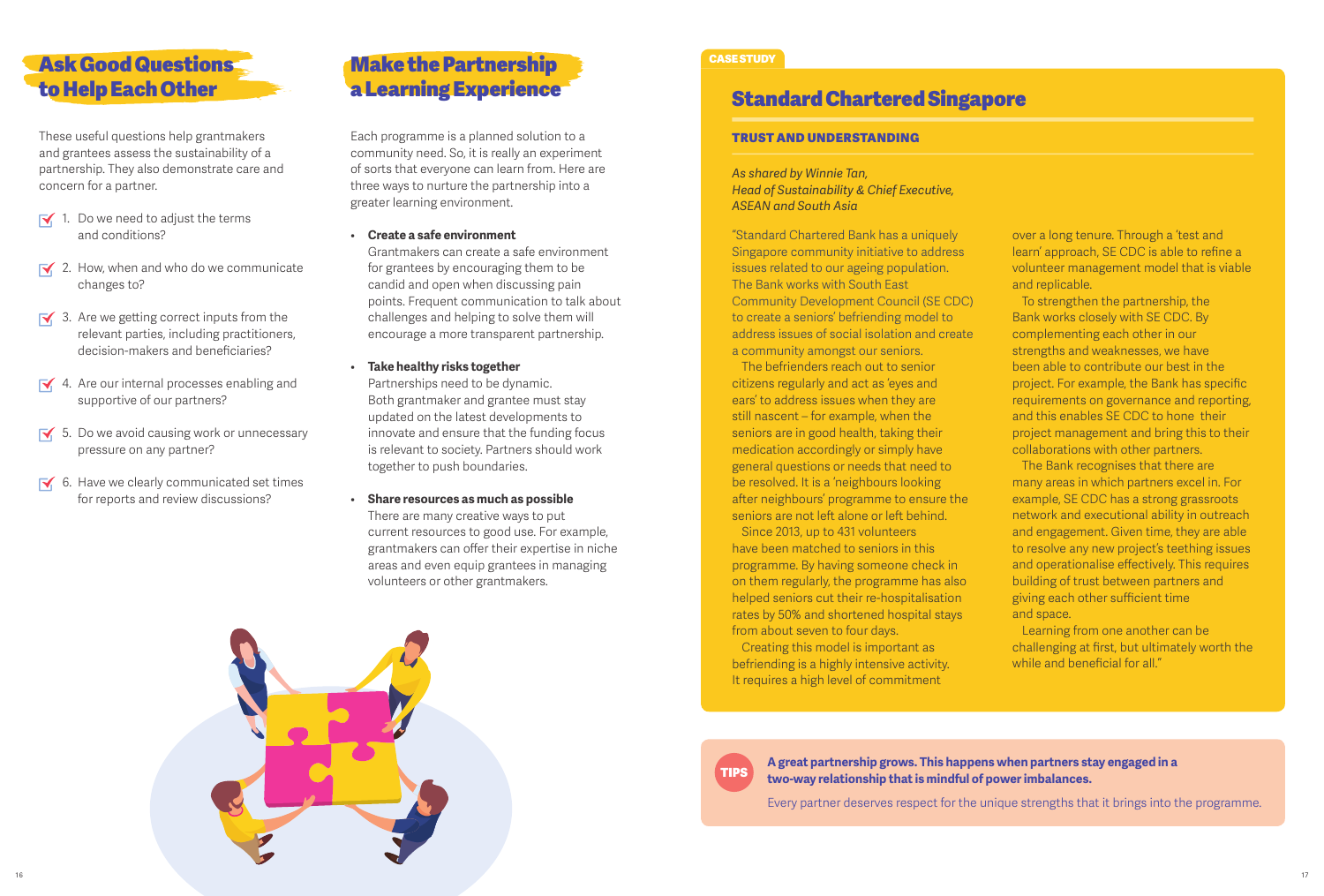## Managing When Things Aren't Smooth

## What can grantmakers and grantees do when programmes flounder?



**IN GENERAL, THERE ARE THREE TYPES OF RISKS IN A CORPORATE GIVING PROGRAMME:**

#### Risks related to grantmaker

Such as early termination due to a change of strategy or a lack of funds.

#### Risks related to grantees

Such as being unable to complete the programme, or changes in leadership and staff leading to changes in priorities and values.

#### Risks related to **landscape**

Such as changes in community needs and service gaps.

These are just a few possible scenarios. Sit with partners and identify risks before implementing the programme. Openly communicate and discuss risk mitigation plans together. Consider the pros, cons and costs to see if rescuing the programme is worth it.

## $\blacktriangleright$  How to know when things are going off track

- When it looks like partners are going through the motions, but the work or outcome is not being accomplished
- ů When the funds are not used in the ways that they are meant to
- ů When the values and principles that the programme was built upon are no longer aligned

## Factors to assess when the programme hits a roadblock:



#### • How will they be affected? Will they be realised sooner or later?

• Is there skewed reporting, with perceived outcomes covering up actual ones?



#### **2. Alignment:**

- ů Will the programme still fulfill the shared vision of the grantmaker and grantee?
- Are there different opinions between the top and operational leaders about carrying out the programme?



#### **3. Resources:**

- How will resources such as funding, manpower or volunteers be affected?
- Is there wear and tear of physical infrastructure or equipment being used in the programme?



#### **4. Timing:**

- When and who should flag out the issue?
- ů When should grantmakers intervene while maintaining the relationship and minimising losses or liabilities for all, including the beneficiaries?

### **5. Severity:**

- ů Is the issue an isolated or systemic one?
- Is there reputational risk, where the situation may blow up into a public scandal?

### **6. Justification:**

- Is the programme worth rescuing; if yes, at what costs?
- How will decisions from now affect future giving efforts?



TIPS ů Many partners agree that **close communication and trust** help to mitigate risks and manage crises.

> ů An **exit strategy** – planned early – becomes useful.

Ultimately, partnerships involve working through various challenges. Just like a marriage, the partnership becomes stronger after overcoming difficulties and innovating new solutions together.

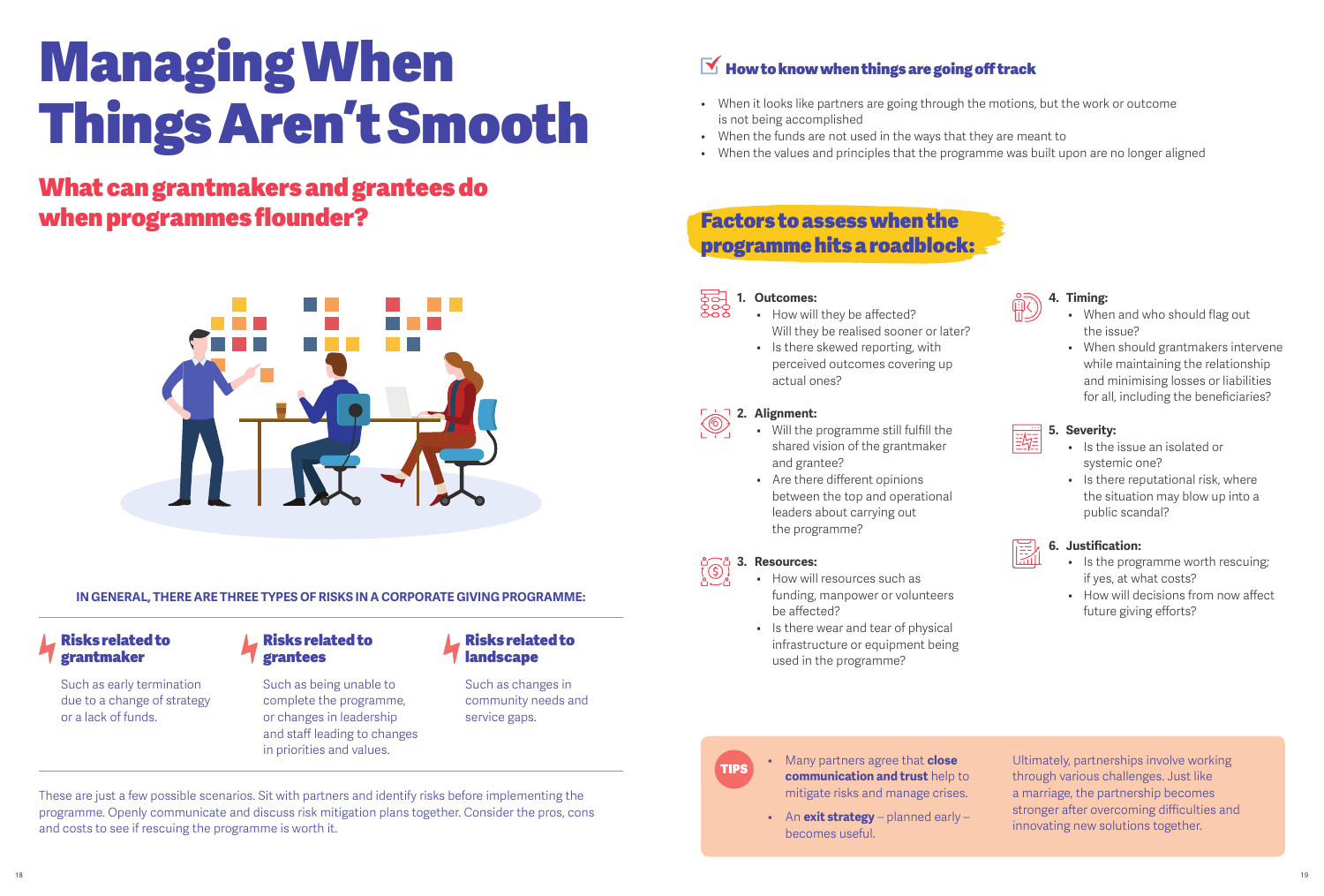## Creating a Successful Partnership

## What makes for good relationships between grantmakers and grantees?

There is no one partnership that is perfect. Every partnership differs. But some common ingredients go into the recipe of great partnerships.

#### Commitment

ů Work towards sustainability of the programme. Its impact should go beyond the grant instead of being a one-off success.

#### **Communication**

ů Always communicate clearly with a consistent message, so that everyone knows what to do. Check that everyone has understood each other's expectations.

#### Empathy

ů Don't create unnecessary work or pressure on partners. Be approachable, responsive and helpful to enable partners.

#### Focus

ů Always keep the eventual beneficiaries or community cause in mind – especially when things get tough.

#### **Openness**

ů Be open to new ideas and ways of working. Treat the partnership as a learning journey. Acquire new knowledge, skills and experiences as much as possible.

#### **Respect**

ů Recognise that different cultures and considerations go into the decisions that each partner makes. Recognise the dignity of grantees – they have much to offer – and note of any power imbalances in the partnership.

#### **Results**

• Jointly develop, design and track tangible outcomes and celebrate achievements together.

#### **Synergy**

ů Look for complementary interests and skills, where the programme can meet the needs of grantees while tapping the capabilities of all partners.

#### Trust

Believe in each other. Have a positive, win-win-win mentality for all, where everyone can benefit from the partnership. Transparency is also key in fostering trust – share information and concerns in a timely manner.

#### Understanding

• Take time and effort to understand partners, their goals and their strategies. This strengthens relationships.